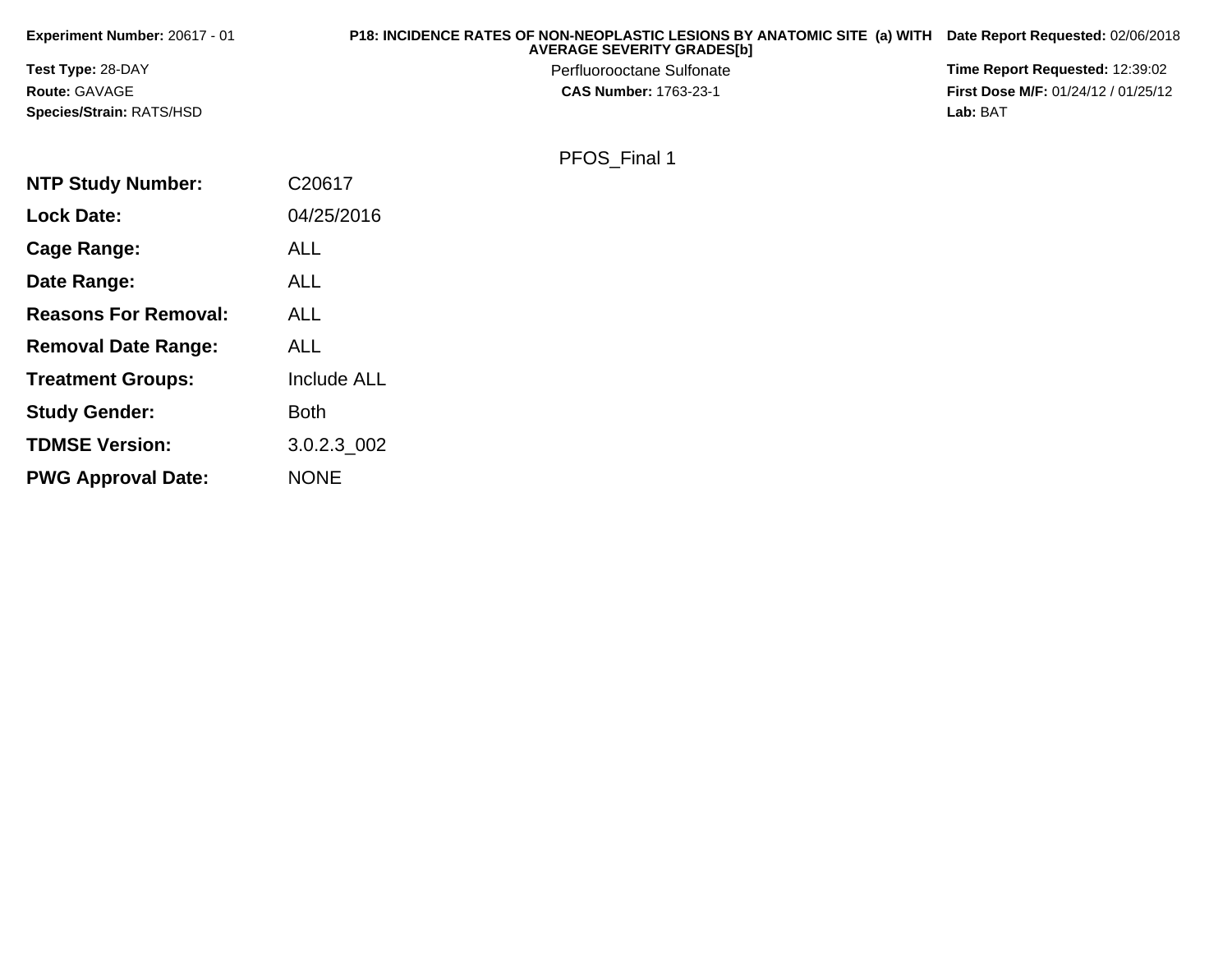| Experiment Number: 20617 - 01                                                | P18: INCIDENCE RATES OF NON-NEOPLASTIC LESIONS BY ANATOMIC SITE (a) WITH Date Report Requested: 02/06/2018<br><b>AVERAGE SEVERITY GRADES[b]</b> |                              |                                 |               |                                     |            |  |  |
|------------------------------------------------------------------------------|-------------------------------------------------------------------------------------------------------------------------------------------------|------------------------------|---------------------------------|---------------|-------------------------------------|------------|--|--|
| Test Type: 28-DAY                                                            |                                                                                                                                                 |                              | Time Report Requested: 12:39:02 |               |                                     |            |  |  |
| Route: GAVAGE                                                                |                                                                                                                                                 | <b>CAS Number: 1763-23-1</b> |                                 |               | First Dose M/F: 01/24/12 / 01/25/12 |            |  |  |
| Species/Strain: RATS/HSD                                                     |                                                                                                                                                 |                              |                                 |               | Lab: BAT                            |            |  |  |
| <b>Harlan Sprague Dawley RATS MALE</b>                                       | 0mg/kg/d M                                                                                                                                      | .312mg/kg/d M                | .625mg/kg/d M                   | 1.25mg/kg/d M | 2.5mg/kg/d M                        | 5mg/kg/d M |  |  |
| <b>Disposition Summary</b>                                                   |                                                                                                                                                 |                              |                                 |               |                                     |            |  |  |
| <b>Animals Initially In Study</b><br><b>Early Deaths</b><br><b>Survivors</b> | 10                                                                                                                                              | 10                           | 10                              | 10            | 10                                  | 10         |  |  |
| <b>Terminal Sacrifice</b>                                                    | 10                                                                                                                                              | 10                           | 10                              | 10            | 10                                  | 10         |  |  |
| <b>Animals Examined Microscopically</b>                                      | 10                                                                                                                                              | 10                           | 10                              | 10            | 10                                  | 10         |  |  |
| <b>ALIMENTARY SYSTEM</b>                                                     |                                                                                                                                                 |                              |                                 |               |                                     |            |  |  |
| Esophagus                                                                    | (10)                                                                                                                                            | (0)                          | (0)                             | (0)           | (0)                                 | (10)       |  |  |
| Intestine Large, Cecum                                                       | (10)                                                                                                                                            | (0)                          | (0)                             | (0)           | (0)                                 | (10)       |  |  |
| Intestine Large, Colon                                                       | (10)                                                                                                                                            | (0)                          | (0)                             | (0)           | (0)                                 | (10)       |  |  |
| Intestine Large, Rectum                                                      | (10)                                                                                                                                            | (0)                          | (0)                             | (0)           | (0)                                 | (10)       |  |  |
| Intestine Small, Duodenum                                                    | (10)                                                                                                                                            | (0)                          | (0)                             | (0)           | (0)                                 | (10)       |  |  |
| Intestine Small, Ileum                                                       | (10)                                                                                                                                            | (0)                          | (0)                             | (0)           | (0)                                 | (10)       |  |  |
| Intestine Small, Jejunum                                                     | (10)                                                                                                                                            | (0)                          | (0)                             | (0)           | (0)                                 | (10)       |  |  |
| Liver                                                                        | (10)                                                                                                                                            | (10)                         | (10)                            | (10)          | (10)                                | (10)       |  |  |
| Infiltration Cellular, Mixed Cell                                            | 1[1.0]                                                                                                                                          | 4 [1.0]                      | 1[1.0]                          |               | 3[1.0]                              |            |  |  |
| Inflammation, Granulomatous, Focal                                           |                                                                                                                                                 |                              |                                 |               |                                     | 1[1.0]     |  |  |
| Hepatocyte, Hypertrophy                                                      |                                                                                                                                                 |                              |                                 | 3[1.3]        | 8[1.3]                              | 10[2.1]    |  |  |
| Hepatocyte, Vacuolization Cytoplasmic                                        |                                                                                                                                                 |                              |                                 |               | 2[1.0]                              | 4[1.0]     |  |  |
| Pancreas                                                                     | (10)                                                                                                                                            | (10)                         | (10)                            | (10)          | (10)                                | (10)       |  |  |
| <b>Salivary Glands</b>                                                       | (10)                                                                                                                                            | (0)                          | (0)                             | (0)           | (0)                                 | (10)       |  |  |
| Stomach, Forestomach                                                         | (10)                                                                                                                                            | (0)                          | (0)                             | (0)           | (0)                                 | (10)       |  |  |
| Stomach, Glandular                                                           | (10)                                                                                                                                            | (0)                          | (0)                             | (0)           | (0)                                 | (10)       |  |  |
| <b>CARDIOVASCULAR SYSTEM</b>                                                 |                                                                                                                                                 |                              |                                 |               |                                     |            |  |  |
| <b>Blood Vessel</b>                                                          | (10)                                                                                                                                            | (0)                          | (0)                             | (0)           | (0)                                 | (10)       |  |  |
| Heart                                                                        | (10)                                                                                                                                            | (0)                          | (0)                             | (0)           | (0)                                 | (10)       |  |  |
| Epicardium, Infiltration Cellular, Mononuclear<br>Cell                       | 1 [1.0]                                                                                                                                         |                              |                                 |               |                                     |            |  |  |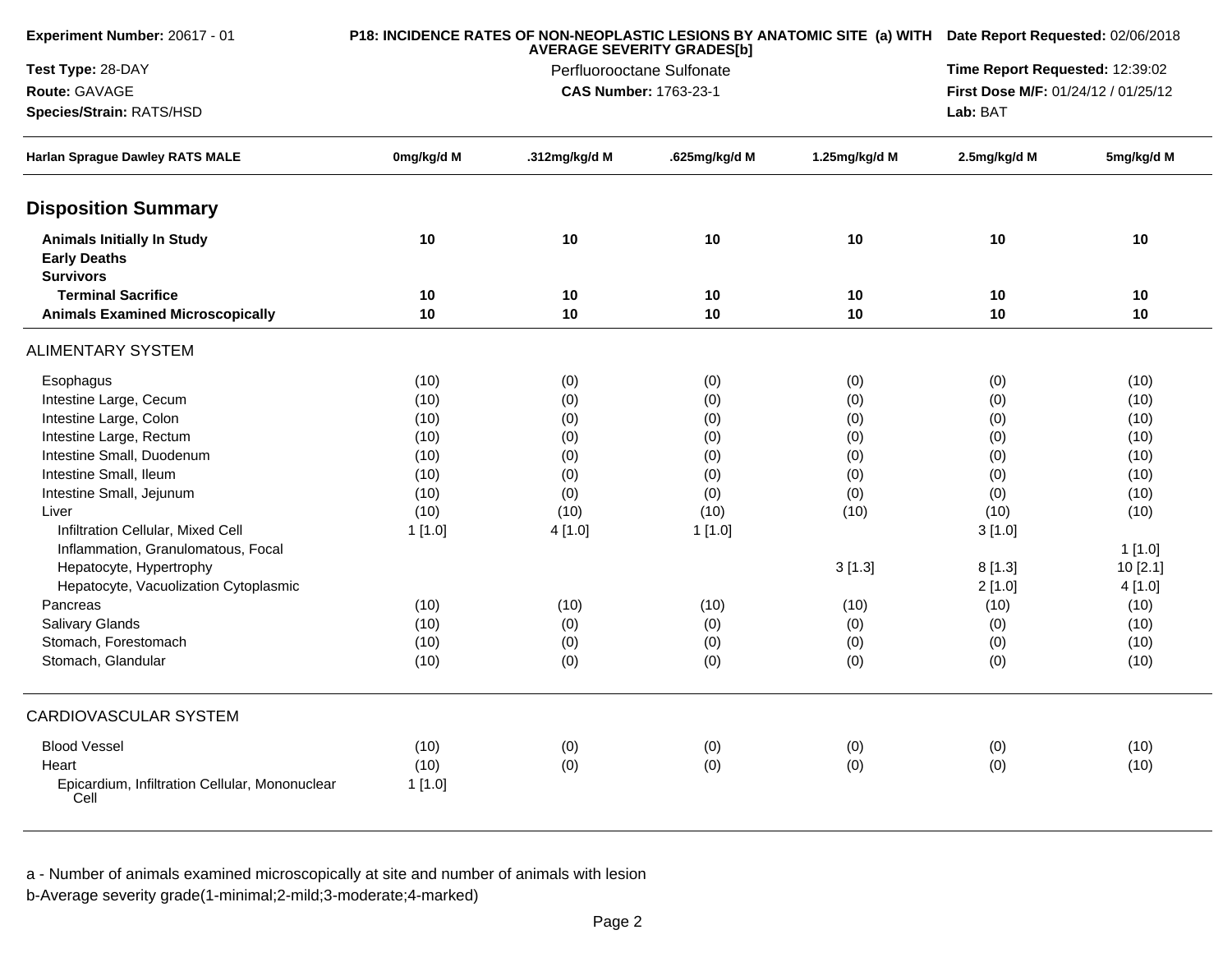| Experiment Number: 20617 - 01                                                                                                                            |                                                | P18: INCIDENCE RATES OF NON-NEOPLASTIC LESIONS BY ANATOMIC SITE (a) WITH Date Report Requested: 02/06/2018 |                                             |                                                        |                                                       |                                                           |
|----------------------------------------------------------------------------------------------------------------------------------------------------------|------------------------------------------------|------------------------------------------------------------------------------------------------------------|---------------------------------------------|--------------------------------------------------------|-------------------------------------------------------|-----------------------------------------------------------|
| Test Type: 28-DAY<br>Route: GAVAGE<br>Species/Strain: RATS/HSD                                                                                           |                                                | Time Report Requested: 12:39:02<br>First Dose M/F: 01/24/12 / 01/25/12<br>Lab: BAT                         |                                             |                                                        |                                                       |                                                           |
| <b>Harlan Sprague Dawley RATS MALE</b>                                                                                                                   | 0mg/kg/d M                                     | .312mg/kg/d M                                                                                              | .625mg/kg/d M                               | 1.25mg/kg/d M                                          | 2.5mg/kg/d M                                          | 5mg/kg/d M                                                |
| <b>ENDOCRINE SYSTEM</b>                                                                                                                                  |                                                |                                                                                                            |                                             |                                                        |                                                       |                                                           |
| <b>Adrenal Cortex</b><br>Adrenal Medulla<br>Islets, Pancreatic<br>Parathyroid Gland<br><b>Pituitary Gland</b><br><b>Thyroid Gland</b>                    | (10)<br>(10)<br>(10)<br>(10)<br>(10)<br>(10)   | (0)<br>(0)<br>(0)<br>(0)<br>(0)<br>(10)                                                                    | (0)<br>(0)<br>(0)<br>(0)<br>(0)<br>(10)     | (0)<br>(0)<br>(0)<br>(0)<br>(0)<br>(10)                | (0)<br>(0)<br>(0)<br>(0)<br>(0)<br>(10)               | (10)<br>(10)<br>(10)<br>(8)<br>(10)<br>(10)               |
| <b>GENERAL BODY SYSTEM</b>                                                                                                                               |                                                |                                                                                                            |                                             |                                                        |                                                       |                                                           |
| None                                                                                                                                                     |                                                |                                                                                                            |                                             |                                                        |                                                       |                                                           |
| <b>GENITAL SYSTEM</b>                                                                                                                                    |                                                |                                                                                                            |                                             |                                                        |                                                       |                                                           |
| Epididymis<br><b>Preputial Gland</b><br>Prostate<br>Inflammation, Chronic<br><b>Seminal Vesicle</b><br><b>Testes</b>                                     | (10)<br>(10)<br>(10)<br>1[1.0]<br>(10)<br>(10) | (0)<br>(0)<br>(0)<br>(0)<br>(10)                                                                           | (0)<br>(0)<br>(0)<br>(0)<br>(10)            | (0)<br>(0)<br>(0)<br>(0)<br>(10)                       | (0)<br>(0)<br>(0)<br>(0)<br>(10)                      | (10)<br>(10)<br>(10)<br>(10)<br>(10)                      |
| <b>HEMATOPOIETIC SYSTEM</b>                                                                                                                              |                                                |                                                                                                            |                                             |                                                        |                                                       |                                                           |
| <b>Bone Marrow</b><br>Hypocellularity<br>Lymph Node, Mandibular<br>Lymph Node, Mesenteric<br>Spleen<br>Extramedullary Hematopoiesis, Decreased<br>Thymus | (10)<br>(8)<br>(9)<br>(10)<br>1[1.0]<br>(9)    | (10)<br>(0)<br>(0)<br>(10)<br>1[1.0]<br>(0)                                                                | (10)<br>(0)<br>(0)<br>(10)<br>2[1.0]<br>(0) | (10)<br>5[1.0]<br>(0)<br>(0)<br>(10)<br>7 [1.0]<br>(0) | (10)<br>4[1.0]<br>(0)<br>(0)<br>(10)<br>8[1.0]<br>(0) | (10)<br>8[1.0]<br>(9)<br>(10)<br>(10)<br>10 [1.0]<br>(10) |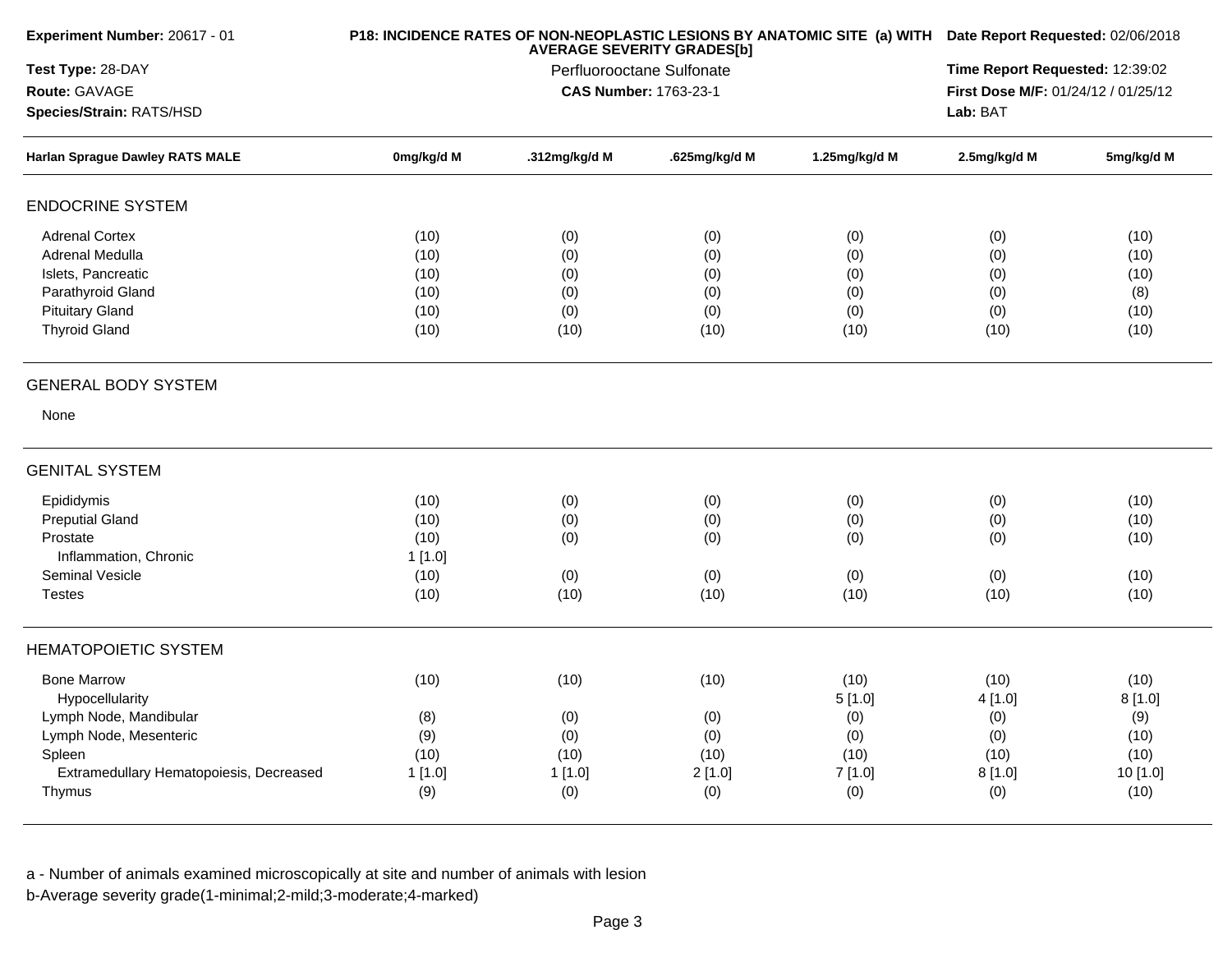| Experiment Number: 20617 - 01                                                                        |                | P18: INCIDENCE RATES OF NON-NEOPLASTIC LESIONS BY ANATOMIC SITE (a) WITH Date Report Requested: 02/06/2018 |                                                                        |               |                |                |
|------------------------------------------------------------------------------------------------------|----------------|------------------------------------------------------------------------------------------------------------|------------------------------------------------------------------------|---------------|----------------|----------------|
| Test Type: 28-DAY<br>Route: GAVAGE<br>Species/Strain: RATS/HSD                                       |                | Lab: BAT                                                                                                   | Time Report Requested: 12:39:02<br>First Dose M/F: 01/24/12 / 01/25/12 |               |                |                |
| <b>Harlan Sprague Dawley RATS MALE</b>                                                               | 0mg/kg/d M     | .312mg/kg/d M                                                                                              | .625mg/kg/d M                                                          | 1.25mg/kg/d M | 2.5mg/kg/d M   | 5mg/kg/d M     |
| <b>INTEGUMENTARY SYSTEM</b>                                                                          |                |                                                                                                            |                                                                        |               |                |                |
| Mammary Gland<br>Skin                                                                                | (10)<br>(10)   | (0)<br>(0)                                                                                                 | (0)<br>(0)                                                             | (0)<br>(0)    | (0)<br>(0)     | (10)<br>(10)   |
| MUSCULOSKELETAL SYSTEM                                                                               |                |                                                                                                            |                                                                        |               |                |                |
| <b>Bone</b>                                                                                          | (10)           | (0)                                                                                                        | (0)                                                                    | (0)           | (0)            | (10)           |
| NERVOUS SYSTEM                                                                                       |                |                                                                                                            |                                                                        |               |                |                |
| <b>Brain</b>                                                                                         | (10)           | (0)                                                                                                        | (0)                                                                    | (0)           | (0)            | (10)           |
| <b>RESPIRATORY SYSTEM</b>                                                                            |                |                                                                                                            |                                                                        |               |                |                |
| Lung<br>Alveolus, Infiltration Cellular, Mixed Cell                                                  | (10)<br>1[1.0] | (0)                                                                                                        | (0)                                                                    | (0)           | (0)            | (10)<br>1[1.0] |
| Nose<br>Respiratory Epithelium, Fibrosis, Focal                                                      | (10)           | (10)                                                                                                       | (10)                                                                   | (10)          | (10)<br>1[2.0] | (10)           |
| Respiratory Epithelium, Hyperplasia<br>Respiratory Epithelium, Inflammation,<br>Granulomatous, Focal | 3[1.0]         |                                                                                                            | 6[1.8]                                                                 | 4[1.5]        | 1[1.0]         |                |
| Respiratory Epithelium, Inflammation, Chronic<br>Active                                              | 4[1.0]         |                                                                                                            | 5[2.0]                                                                 | 5[1.0]        |                |                |
| Respiratory Epithelium, Ulcer<br>Trachea                                                             | (10)           | (0)                                                                                                        | (0)                                                                    | (0)           | 1[1.0]<br>(0)  | (10)           |
| SPECIAL SENSES SYSTEM                                                                                |                |                                                                                                            |                                                                        |               |                |                |
| Eye<br><b>Harderian Gland</b>                                                                        | (10)<br>(10)   | (0)<br>(0)                                                                                                 | (0)<br>(0)                                                             | (0)<br>(0)    | (0)<br>(0)     | (10)<br>(10)   |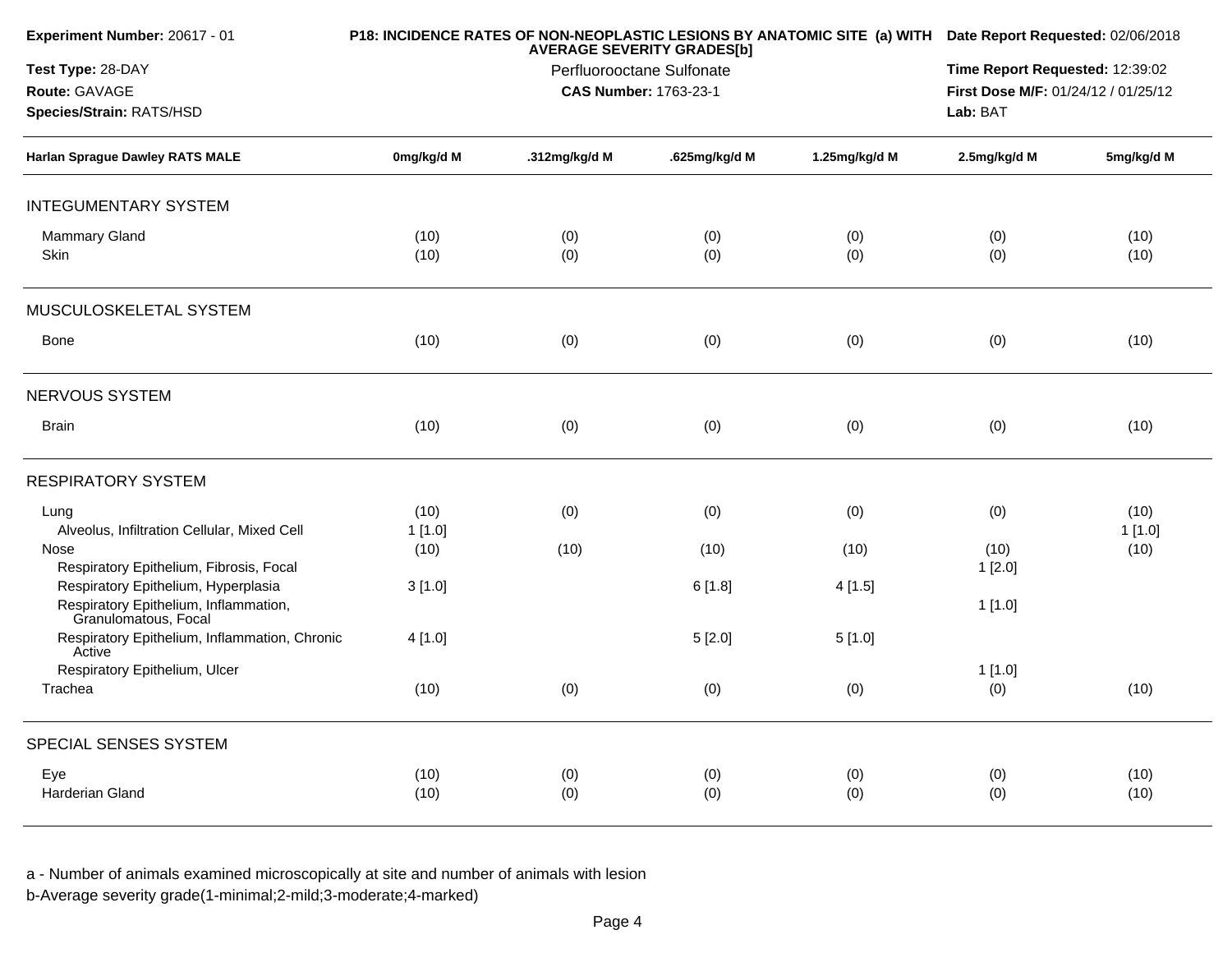| <b>Experiment Number: 20617 - 01</b>   |            | P18: INCIDENCE RATES OF NON-NEOPLASTIC LESIONS BY ANATOMIC SITE (a) WITH<br><b>AVERAGE SEVERITY GRADES[b]</b> |                                 |               |                                     |            |  |
|----------------------------------------|------------|---------------------------------------------------------------------------------------------------------------|---------------------------------|---------------|-------------------------------------|------------|--|
| Test Type: 28-DAY                      |            | Perfluorooctane Sulfonate                                                                                     | Time Report Requested: 12:39:02 |               |                                     |            |  |
| Route: GAVAGE                          |            |                                                                                                               | <b>CAS Number: 1763-23-1</b>    |               | First Dose M/F: 01/24/12 / 01/25/12 |            |  |
| Species/Strain: RATS/HSD               |            |                                                                                                               |                                 |               |                                     |            |  |
| <b>Harlan Sprague Dawley RATS MALE</b> | 0mg/kg/d M | .312mg/kg/d M                                                                                                 | .625mg/kg/d M                   | 1.25mg/kg/d M | 2.5mg/kg/d M                        | 5mg/kg/d M |  |
| URINARY SYSTEM                         |            |                                                                                                               |                                 |               |                                     |            |  |
| Kidney                                 | (10)       | (10)                                                                                                          | (10)                            | (10)          | (10)                                | (10)       |  |
| Nephropathy, Chronic Progressive       | 9[1.0]     | 8[1.0]                                                                                                        | 6[1.0]                          | $8$ [1.0]     | 4 [1.0]                             | 5[1.0]     |  |
| Urinary Bladder                        | (10)       | (0)                                                                                                           | (0)                             | (0)           | (0)                                 | (10)       |  |
|                                        |            |                                                                                                               |                                 |               |                                     |            |  |

\*\*\* END OF MALE \*\*\*

a - Number of animals examined microscopically at site and number of animals with lesionb-Average severity grade(1-minimal;2-mild;3-moderate;4-marked)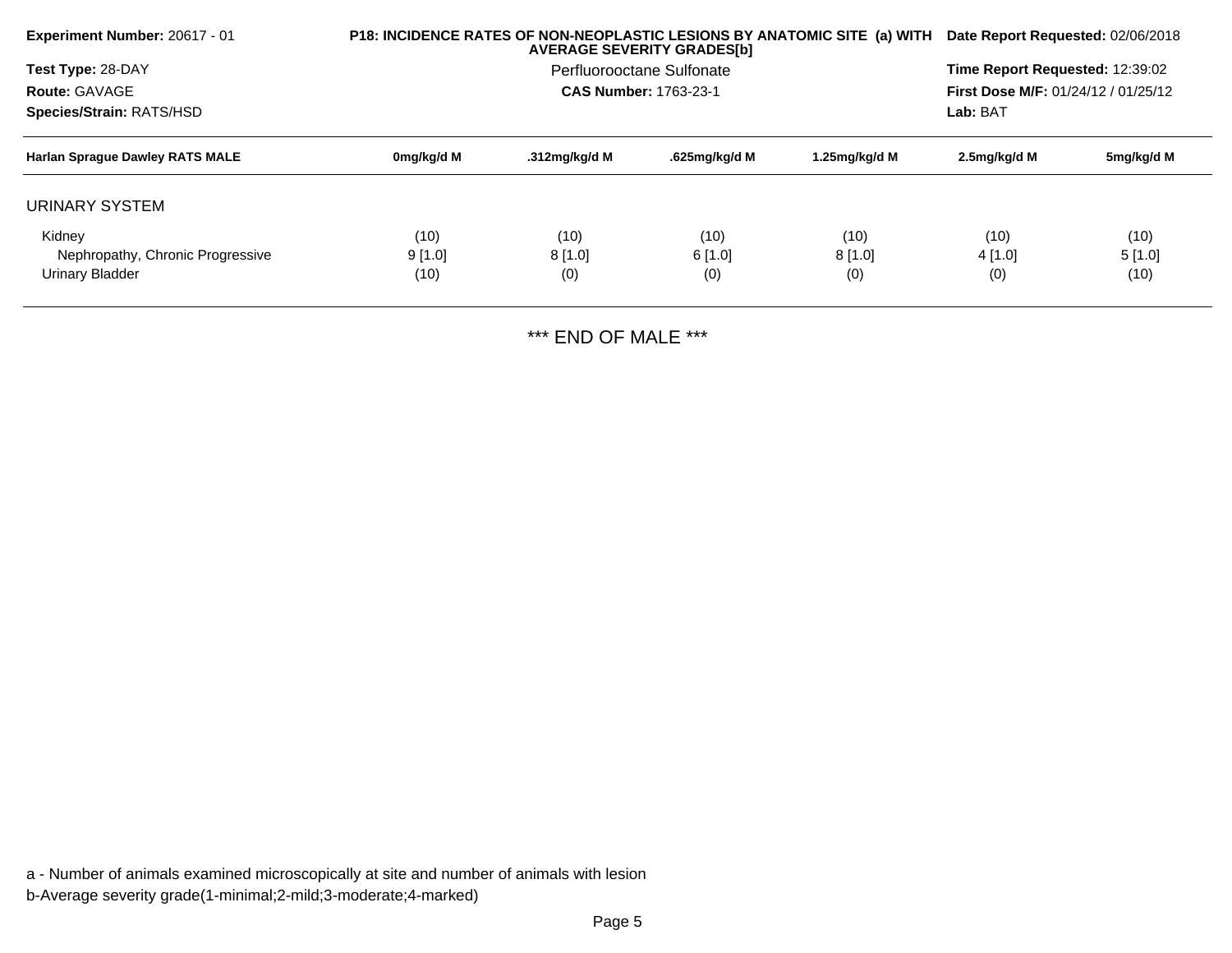| <b>Experiment Number: 20617 - 01</b>     | P18: INCIDENCE RATES OF NON-NEOPLASTIC LESIONS BY ANATOMIC SITE (a) WITH Date Report Requested: 02/06/2018<br><b>AVERAGE SEVERITY GRADES[b]</b> |                           |                              |                                     |              |                                 |  |
|------------------------------------------|-------------------------------------------------------------------------------------------------------------------------------------------------|---------------------------|------------------------------|-------------------------------------|--------------|---------------------------------|--|
| Test Type: 28-DAY                        |                                                                                                                                                 | Perfluorooctane Sulfonate |                              |                                     |              | Time Report Requested: 12:39:02 |  |
| Route: GAVAGE                            |                                                                                                                                                 |                           | <b>CAS Number: 1763-23-1</b> | First Dose M/F: 01/24/12 / 01/25/12 |              |                                 |  |
| Species/Strain: RATS/HSD                 |                                                                                                                                                 |                           |                              |                                     | Lab: BAT     |                                 |  |
| <b>Harlan Sprague Dawley RATS FEMALE</b> | 0mg/kg/d F                                                                                                                                      | .312mg/kg/d F             | .625mg/kg/d F                | 1.25mg/kg/d F                       | 2.5mg/kg/d F | 5mg/kg/d F                      |  |
| <b>Disposition Summary</b>               |                                                                                                                                                 |                           |                              |                                     |              |                                 |  |
| <b>Animals Initially In Study</b>        | 10                                                                                                                                              | 10                        | 10                           | 10                                  | 10           | $10$                            |  |
| <b>Early Deaths</b>                      |                                                                                                                                                 |                           |                              |                                     |              |                                 |  |
| <b>Natural Death</b>                     |                                                                                                                                                 |                           |                              |                                     |              | $\mathbf{1}$                    |  |
| <b>Survivors</b>                         |                                                                                                                                                 |                           |                              |                                     |              |                                 |  |
| <b>Terminal Sacrifice</b>                | 10                                                                                                                                              | 10                        | 10                           | 10                                  | 10           | 9                               |  |
| <b>Animals Examined Microscopically</b>  | 10                                                                                                                                              | 10                        | 10                           | 10                                  | 10           | 10                              |  |
| <b>ALIMENTARY SYSTEM</b>                 |                                                                                                                                                 |                           |                              |                                     |              |                                 |  |
| Esophagus                                | (10)                                                                                                                                            | (0)                       | (0)                          | (0)                                 | (0)          | (10)                            |  |
| Degeneration                             | 1[1.0]                                                                                                                                          |                           |                              |                                     |              |                                 |  |
| Inflammation, Chronic Active             | 1[1.0]                                                                                                                                          |                           |                              |                                     |              |                                 |  |
| Intestine Large, Cecum                   | (10)                                                                                                                                            | (0)                       | (0)                          | (0)                                 | (0)          | (10)                            |  |
| Intestine Large, Colon                   | (10)                                                                                                                                            | (0)                       | (0)                          | (0)                                 | (0)          | (10)                            |  |
| Intestine Large, Rectum                  | (10)                                                                                                                                            | (0)                       | (0)                          | (0)                                 | (0)          | (10)                            |  |
| Intestine Small, Duodenum                | (10)                                                                                                                                            | (0)                       | (0)                          | (0)                                 | (0)          | (10)                            |  |
| Intestine Small, Ileum                   | (10)                                                                                                                                            | (0)                       | (0)                          | (0)                                 | (0)          | (10)                            |  |
| Intestine Small, Jejunum                 | (10)                                                                                                                                            | (0)                       | (0)                          | (0)                                 | (0)          | (10)                            |  |
| Liver                                    | (10)                                                                                                                                            | (10)                      | (10)                         | (10)                                | (10)         | (10)                            |  |
| Clear Cell Focus                         |                                                                                                                                                 | $\mathbf{1}$              |                              |                                     |              |                                 |  |
| Congestion, Diffuse                      | 1[4.0]                                                                                                                                          |                           |                              |                                     |              |                                 |  |
| Infiltration Cellular, Mixed Cell        |                                                                                                                                                 | 3[1.0]                    | 3[1.0]                       | 3[1.0]                              | 2[1.0]       | 1[1.0]                          |  |
| Hepatocyte, Cytoplasmic Alteration       |                                                                                                                                                 |                           |                              | 3[1.0]                              | 5[1.0]       | 10 [1.0]                        |  |
| Hepatocyte, Hypertrophy                  |                                                                                                                                                 |                           |                              | 2[1.0]                              | 3[1.0]       | 10 [1.7]                        |  |
| Hepatocyte, Necrosis, Diffuse            | 1[4.0]                                                                                                                                          |                           |                              |                                     |              |                                 |  |
| Pancreas                                 | (10)                                                                                                                                            | (10)                      | (10)                         | (10)                                | (10)         | (10)                            |  |
| Salivary Glands                          | (10)                                                                                                                                            | (0)                       | (0)                          | (0)                                 | (0)          | (10)                            |  |
| Stomach, Forestomach                     | (10)                                                                                                                                            | (0)                       | (0)                          | (0)                                 | (0)          | (10)                            |  |
| Hyperkeratosis                           |                                                                                                                                                 |                           |                              |                                     |              | 1[1.0]                          |  |
| Stomach, Glandular                       | (10)                                                                                                                                            | (0)                       | (0)                          | (0)                                 | (0)          | (10)                            |  |

CARDIOVASCULAR SYSTEM

a - Number of animals examined microscopically at site and number of animals with lesion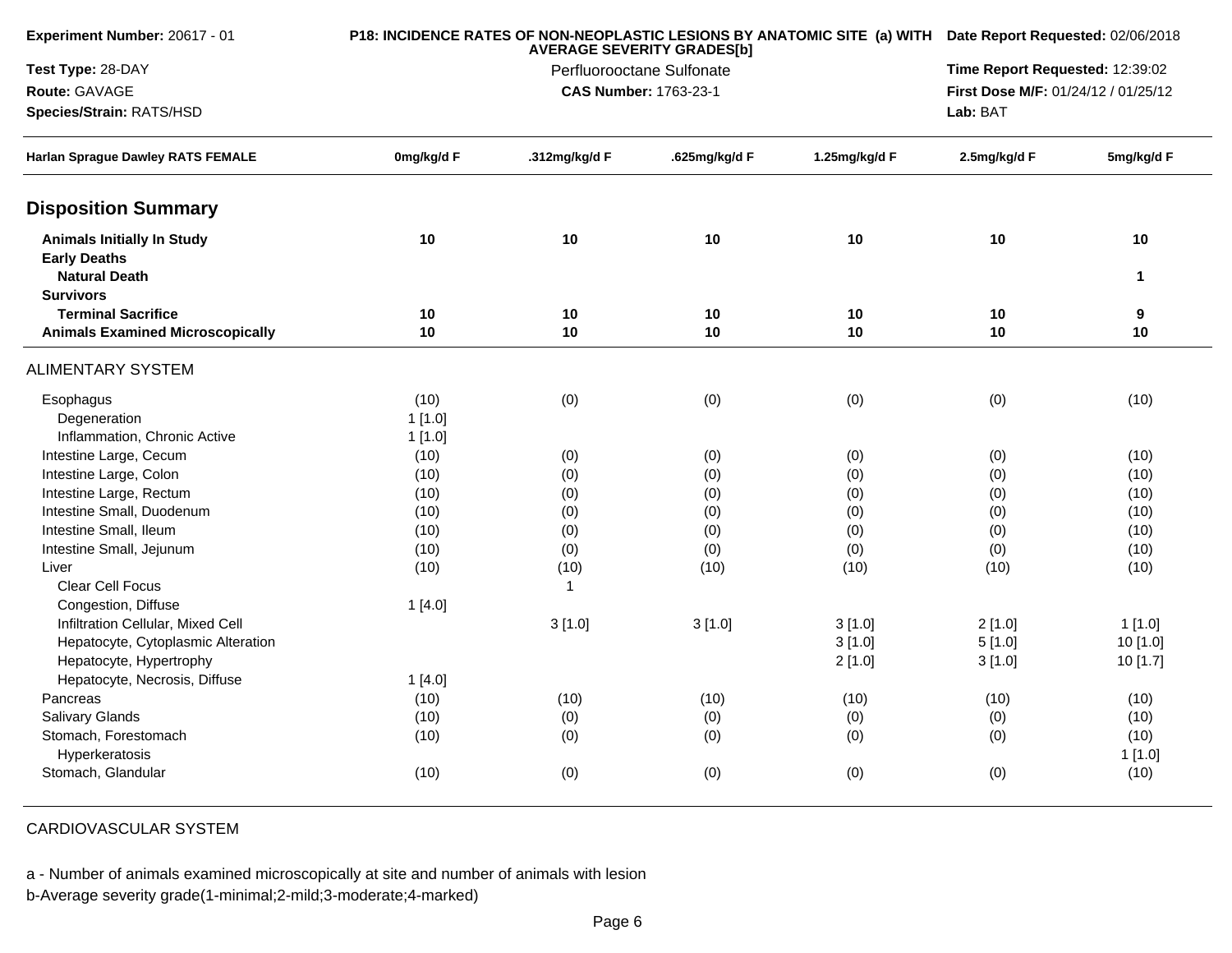| Experiment Number: 20617 - 01           | P18: INCIDENCE RATES OF NON-NEOPLASTIC LESIONS BY ANATOMIC SITE (a) WITH | Date Report Requested: 02/06/2018 |                                                                |               |                                     |            |  |
|-----------------------------------------|--------------------------------------------------------------------------|-----------------------------------|----------------------------------------------------------------|---------------|-------------------------------------|------------|--|
| Test Type: 28-DAY                       |                                                                          |                                   | <b>AVERAGE SEVERITY GRADES[b]</b><br>Perfluorooctane Sulfonate |               | Time Report Requested: 12:39:02     |            |  |
| Route: GAVAGE                           |                                                                          | <b>CAS Number: 1763-23-1</b>      |                                                                |               | First Dose M/F: 01/24/12 / 01/25/12 |            |  |
| Species/Strain: RATS/HSD                |                                                                          |                                   |                                                                |               | Lab: BAT                            |            |  |
| Harlan Sprague Dawley RATS FEMALE       | 0mg/kg/d F                                                               | .312mg/kg/d F                     | .625mg/kg/d F                                                  | 1.25mg/kg/d F | 2.5mg/kg/d F                        | 5mg/kg/d F |  |
| <b>Blood Vessel</b>                     | (10)                                                                     | (0)                               | (0)                                                            | (0)           | (0)                                 | (10)       |  |
| Heart                                   | (10)                                                                     | (0)                               | (0)                                                            | (0)           | (0)                                 | (10)       |  |
| Infiltration Cellular, Mixed Cell       | 1[1.0]                                                                   |                                   |                                                                |               |                                     |            |  |
| <b>ENDOCRINE SYSTEM</b>                 |                                                                          |                                   |                                                                |               |                                     |            |  |
| <b>Adrenal Cortex</b>                   | (10)                                                                     | (0)                               | (0)                                                            | (0)           | (0)                                 | (10)       |  |
| <b>Adrenal Medulla</b>                  | (10)                                                                     | (0)                               | (0)                                                            | (0)           | (0)                                 | (10)       |  |
| Islets, Pancreatic                      | (10)                                                                     | (0)                               | (0)                                                            | (0)           | (0)                                 | (10)       |  |
| Parathyroid Gland                       | (10)                                                                     | (0)                               | (0)                                                            | (0)           | (0)                                 | (5)        |  |
| <b>Pituitary Gland</b>                  | (10)                                                                     | (0)                               | (0)                                                            | (0)           | (0)                                 | (10)       |  |
| <b>Thyroid Gland</b>                    | (10)                                                                     | (10)                              | (10)                                                           | (10)          | (10)                                | (10)       |  |
| <b>GENERAL BODY SYSTEM</b>              |                                                                          |                                   |                                                                |               |                                     |            |  |
| None                                    |                                                                          |                                   |                                                                |               |                                     |            |  |
| <b>GENITAL SYSTEM</b>                   |                                                                          |                                   |                                                                |               |                                     |            |  |
| <b>Clitoral Gland</b>                   | (10)                                                                     | (0)                               | (0)                                                            | (0)           | (0)                                 | (10)       |  |
| Ovary                                   | (10)                                                                     | (10)                              | (10)                                                           | (10)          | (10)                                | (10)       |  |
| Uterus                                  | (10)                                                                     | (0)                               | (0)                                                            | (0)           | (0)                                 | (10)       |  |
| Bilateral, Dilation                     | 2[2.0]                                                                   |                                   |                                                                |               |                                     | 1[1.0]     |  |
| <b>HEMATOPOIETIC SYSTEM</b>             |                                                                          |                                   |                                                                |               |                                     |            |  |
| <b>Bone Marrow</b>                      | (10)                                                                     | (10)                              | (10)                                                           | (10)          | (10)                                | (10)       |  |
| Hypocellularity                         |                                                                          | 2[1.0]                            | 1[1.0]                                                         | 1[1.0]        | 5[1.0]                              | 9[1.8]     |  |
| Lymph Node, Mandibular                  | (10)                                                                     | (0)                               | (0)                                                            | (0)           | (10)                                | (10)       |  |
| Lymph Node, Mesenteric                  | (10)                                                                     | (0)                               | (0)                                                            | (0)           | (0)                                 | (8)        |  |
| Spleen                                  | (10)                                                                     | (10)                              | (10)                                                           | (10)          | (10)                                | (10)       |  |
| Extramedullary Hematopoiesis, Decreased | 2[1.0]                                                                   | 3[1.0]                            | 3[1.0]                                                         | 8[1.0]        | 10 [1.0]                            | 10 [1.0]   |  |
| Thymus                                  | (10)                                                                     | (0)                               | (0)                                                            | (0)           | (10)                                | (10)       |  |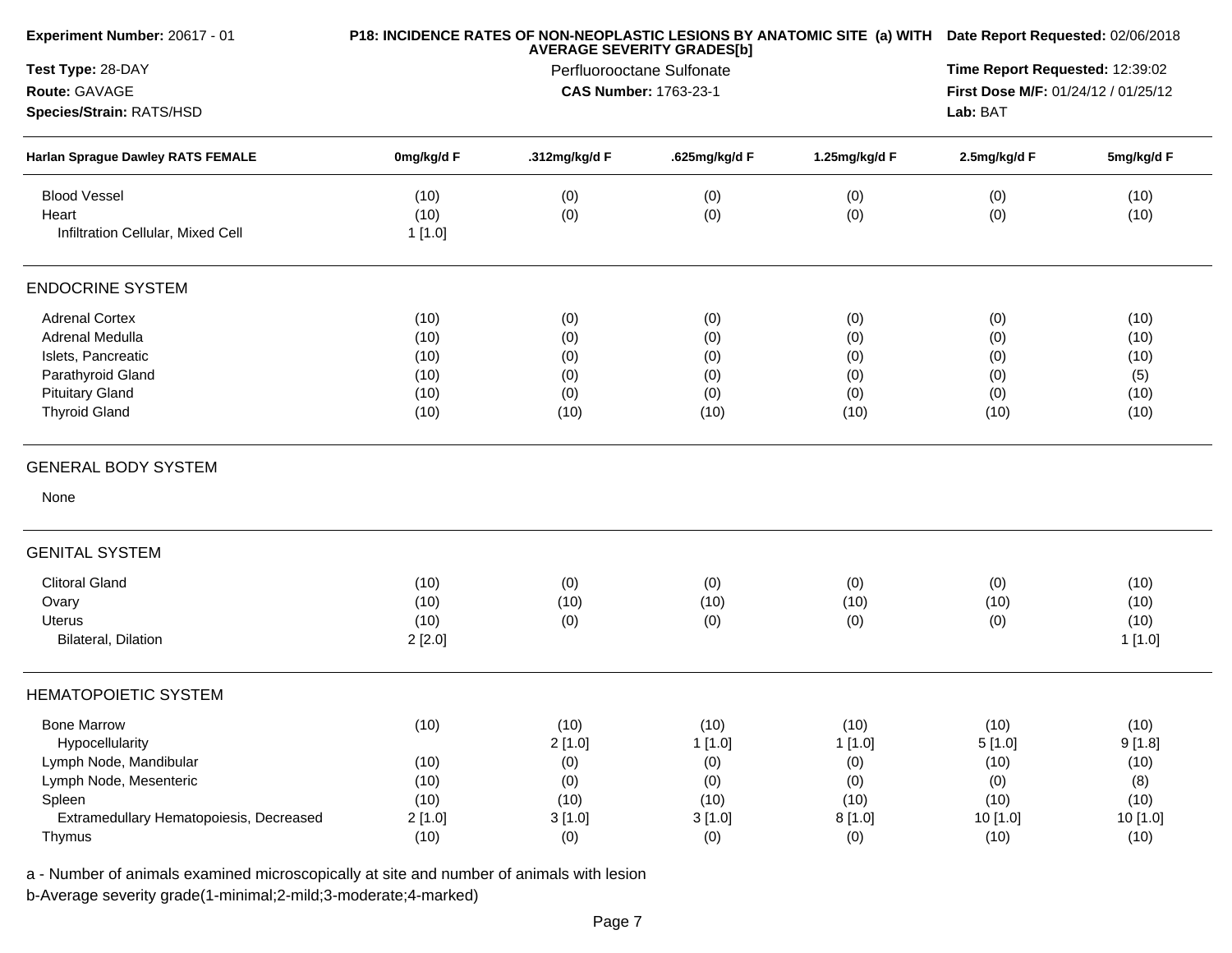| Experiment Number: 20617 - 01                                                            |            | P18: INCIDENCE RATES OF NON-NEOPLASTIC LESIONS BY ANATOMIC SITE (a) WITH Date Report Requested: 02/06/2018 |                                     |               |                 |            |  |  |
|------------------------------------------------------------------------------------------|------------|------------------------------------------------------------------------------------------------------------|-------------------------------------|---------------|-----------------|------------|--|--|
| Test Type: 28-DAY                                                                        |            | <b>AVERAGE SEVERITY GRADES[b]</b><br>Perfluorooctane Sulfonate                                             | Time Report Requested: 12:39:02     |               |                 |            |  |  |
| Route: GAVAGE                                                                            |            | CAS Number: 1763-23-1                                                                                      | First Dose M/F: 01/24/12 / 01/25/12 |               |                 |            |  |  |
| Species/Strain: RATS/HSD                                                                 |            |                                                                                                            |                                     |               | Lab: BAT        |            |  |  |
| <b>Harlan Sprague Dawley RATS FEMALE</b>                                                 | 0mg/kg/d F | .312mg/kg/d F                                                                                              | .625mg/kg/d F                       | 1.25mg/kg/d F | 2.5mg/kg/d F    | 5mg/kg/d F |  |  |
| Atrophy                                                                                  |            |                                                                                                            |                                     |               |                 | 1[3.0]     |  |  |
| <b>INTEGUMENTARY SYSTEM</b>                                                              |            |                                                                                                            |                                     |               |                 |            |  |  |
| Mammary Gland                                                                            | (10)       | (0)                                                                                                        | (0)                                 | (0)           | (0)             | (10)       |  |  |
| Skin                                                                                     | (10)       | (0)                                                                                                        | (0)                                 | (0)           | (0)             | (10)       |  |  |
| MUSCULOSKELETAL SYSTEM                                                                   |            |                                                                                                            |                                     |               |                 |            |  |  |
| <b>Bone</b>                                                                              | (10)       | (0)                                                                                                        | (0)                                 | (0)           | (0)             | (10)       |  |  |
| NERVOUS SYSTEM                                                                           |            |                                                                                                            |                                     |               |                 |            |  |  |
| <b>Brain</b>                                                                             | (10)       | (0)                                                                                                        | (0)                                 | (0)           | (0)             | (10)       |  |  |
| <b>RESPIRATORY SYSTEM</b>                                                                |            |                                                                                                            |                                     |               |                 |            |  |  |
| Lung                                                                                     | (10)       | (0)                                                                                                        | (0)                                 | (0)           | (0)             | (10)       |  |  |
| Inflammation, Granulomatous, Focal                                                       |            |                                                                                                            |                                     |               |                 | 1[3.0]     |  |  |
| Nose<br>Respiratory Epithelium, Inflammation, Chronic<br>Active                          | (10)       | (10)                                                                                                       | (10)                                | (10)          | (10)<br>1 [1.0] | (10)       |  |  |
| Trachea                                                                                  | (10)       | (0)                                                                                                        | (0)                                 | (0)           | (0)             | (10)       |  |  |
| SPECIAL SENSES SYSTEM                                                                    |            |                                                                                                            |                                     |               |                 |            |  |  |
| Eye                                                                                      | (10)       | (0)                                                                                                        | (0)                                 | (0)           | (0)             | (10)       |  |  |
| Harderian Gland                                                                          | (10)       | (0)                                                                                                        | (0)                                 | (0)           | (0)             | (10)       |  |  |
| <b>URINARY SYSTEM</b>                                                                    |            |                                                                                                            |                                     |               |                 |            |  |  |
| Kidney                                                                                   | (10)       | (10)                                                                                                       | (10)                                | (10)          | (10)            | (10)       |  |  |
| Nephropathy, Chronic Progressive                                                         | 2[1.0]     | 1[1.0]                                                                                                     | 2[1.0]                              | 3[1.0]        | 1[1.0]          | 2[1.0]     |  |  |
| a - Number of animals examined microscopically at site and number of animals with lesion |            |                                                                                                            |                                     |               |                 |            |  |  |
| b-Average severity grade(1-minimal;2-mild;3-moderate;4-marked)                           |            |                                                                                                            |                                     |               |                 |            |  |  |